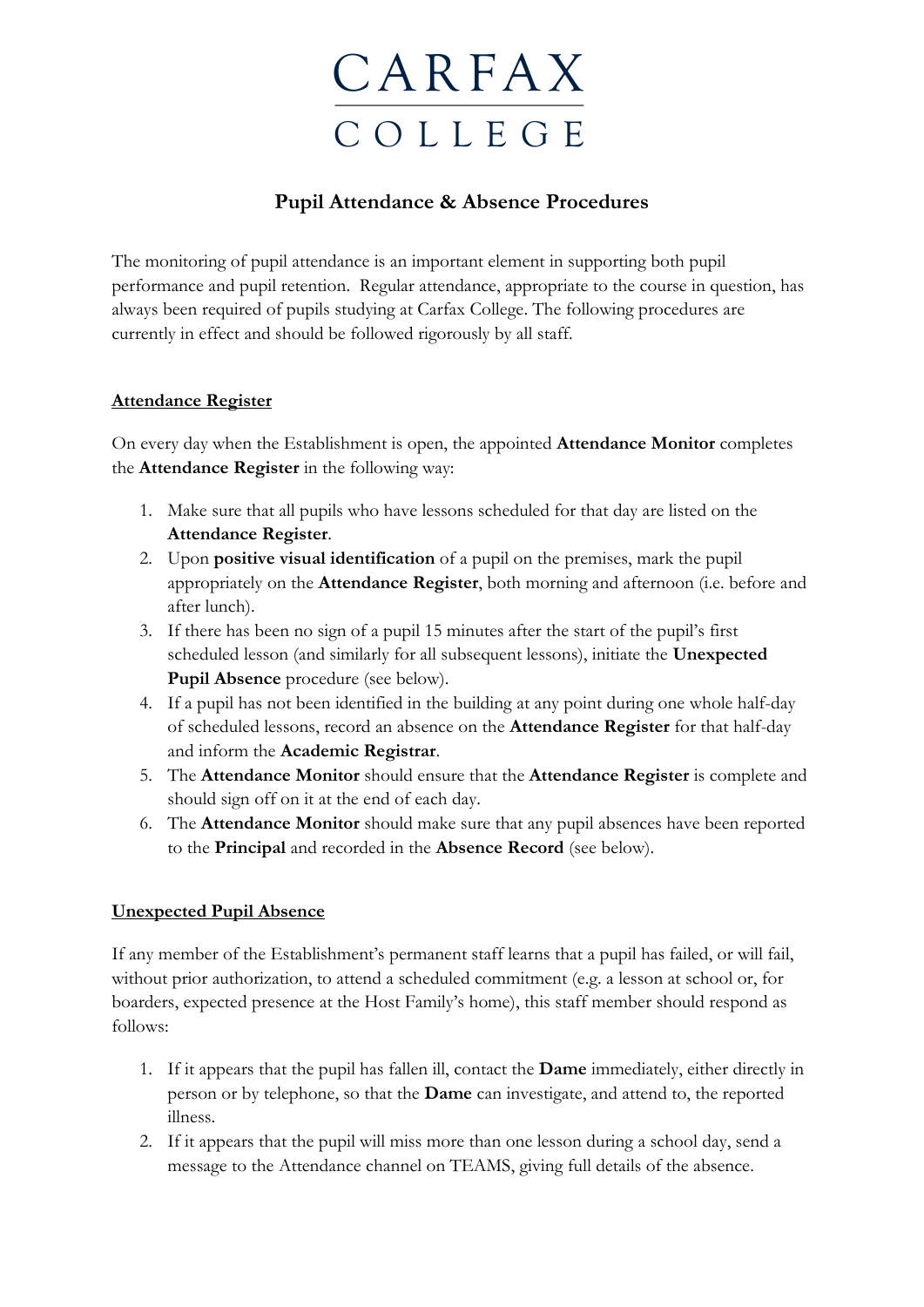3. In any case, inform the **Attendance Monitor** of the absence straightaway.

#### **Unexplained Pupil Absence**

If there has been no contact with the pupil and there is no indication as to the reason for the absence, the **Attendance Monitor** should then respond as follows:

- 4. Attempt to contact the pupil directly by telephone. If this is not successful and the pupil's accommodation is with a host family, attempt to contact the host family; otherwise attempt to contact the listed emergency contact for that pupil. If none of this is successful, continue regularly to attempt contact, both with the pupil directly and with any other person who may be able to help find the pupil. Engage in an active search for the pupil, following any and all appropriate leads as far as they are able. Contact emergency services/social services as appropriate. Staff should follow the guidance set out in the **Missing Pupil Policy**.
- 5. Once contact is established, follow **procedures 1 and 2** above.
- 6. In any case, inform the **Principal** of the absence straightaway.
- 7. Record any lateness or absence in the **Absence Record** (see below).

#### **Authorized or Unauthorized Absence**

Whenever the **Principal** receives notice of a pupil lateness or absence, the **Principal** should decide whether the lateness or absence can be authorized. In the case of an unauthorized absence, the **Principal** should check the **Absence Record** (see below) and take appropriate action.

# **Reporting Absences – UKVI & local authority**

In particular, for any Tier 4 pupil the **Principal** should check whether there have been any previous unauthorized absences. If a Tier 4 pupil misses 10 consecutive days of lessons, the **Principal** should report this to UKVI as soon as possible, and certainly within one week.

N.B. With regard to UKVI reporting requirements, a pupil will be considered to have missed an "expected contact" in the event that the pupil misses a whole day of lessons without authorization.

Any absence of 10 consecutive school days or more must also be reported to the local authority.

# **Absence Record**

A record of pupil latenesses and absences, the **Absence Record**, is kept by the **Attendance Monitor** each week. Whenever a pupil is late for, or misses, a lesson, the **Attendance Monitor**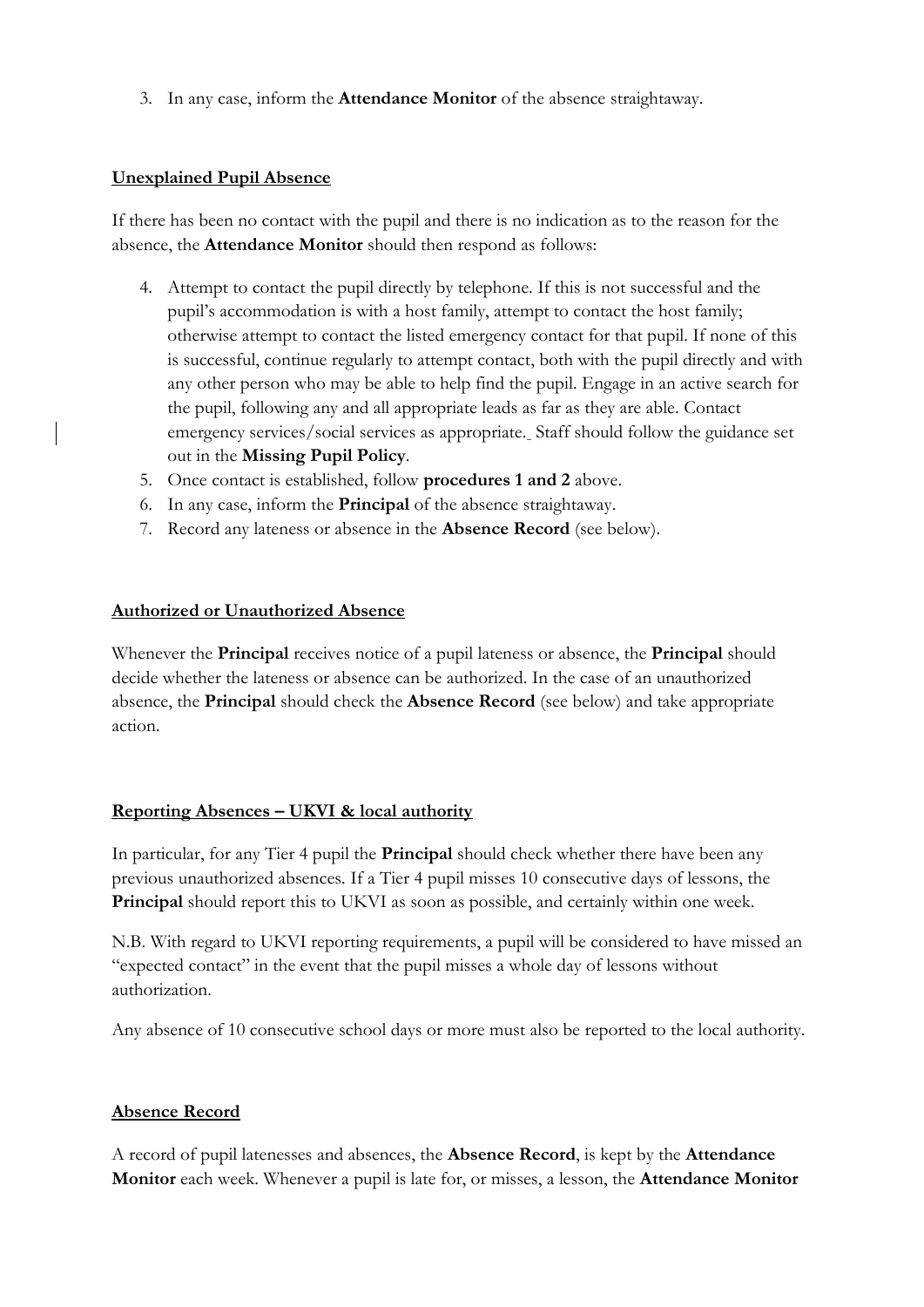should record this in the current **Absence Record**. In particular, the **Attendance Monitor** should make sure to give a full explanation of the lateness/absence under the "Explanation" column.

Where a pupil has missed a whole lesson, or indeed a whole day or half-day of study, the **Attendance Monitor** should record on the **Absence Record** any contact that was made with the pupil. Where no contact was successfully made, attempts at contacting the pupil should be recorded.

# **Signing in sheets**

**Permanent staff**, **tutors**, **pupils**, and any **visitors** are all required to sign in and out of the building by writing the time of their entry and exit next to their name on the **Signing in sheets**, which are put out on the shelf of the Reception hatch at the beginning of each day by the **Attendance Monitor**. These sheets can be used in the event of an **Unexpected Pupil Absence**  (see above) or an emergency, such as a fire, in order to check quickly whether a given person may in fact be in the building at the time. The sheets are filed away by the **Attendance Monitor** at the end of each day and are retained only for the current week.

**N.B.** However, in all cases, **positive visual identification** is required in order to establish a person's presence definitively. (In the case of fire, the **Emergency Evacuation** procedure requires that staff members sweep the building before leaving to ensure that no person has been left inside.)

#### **Instructions to tutors**

**Tutors** are instructed to report immediately to the **Attendance Monitor** whenever a pupil fails to appear for a scheduled lesson within fifteen minutes of its start.

**Tutors** are also required to complete a **Tutorial Record** form (see below) at the end of each scheduled lesson, and, at the end of each week of tuition, to submit, in the designated box in the Reception Office, one completed **Tutorial Record** form for each pupil taught that week.

# **Tutorial Record**

One **Tutorial Record** form is kept by each tutor for each pupil each week. The **Tutorial Record** form should contain details of each lesson, including time, date, subject, material covered, and details of any lateness or absence. Both **tutor** and **pupil** are required to sign the form at the end of each lesson to confirm that the lesson took place.

The **Bursar** processes all submitted **Tutorial Record** forms during the course of the subsequent week, using them to update the general **Attendance Record**.